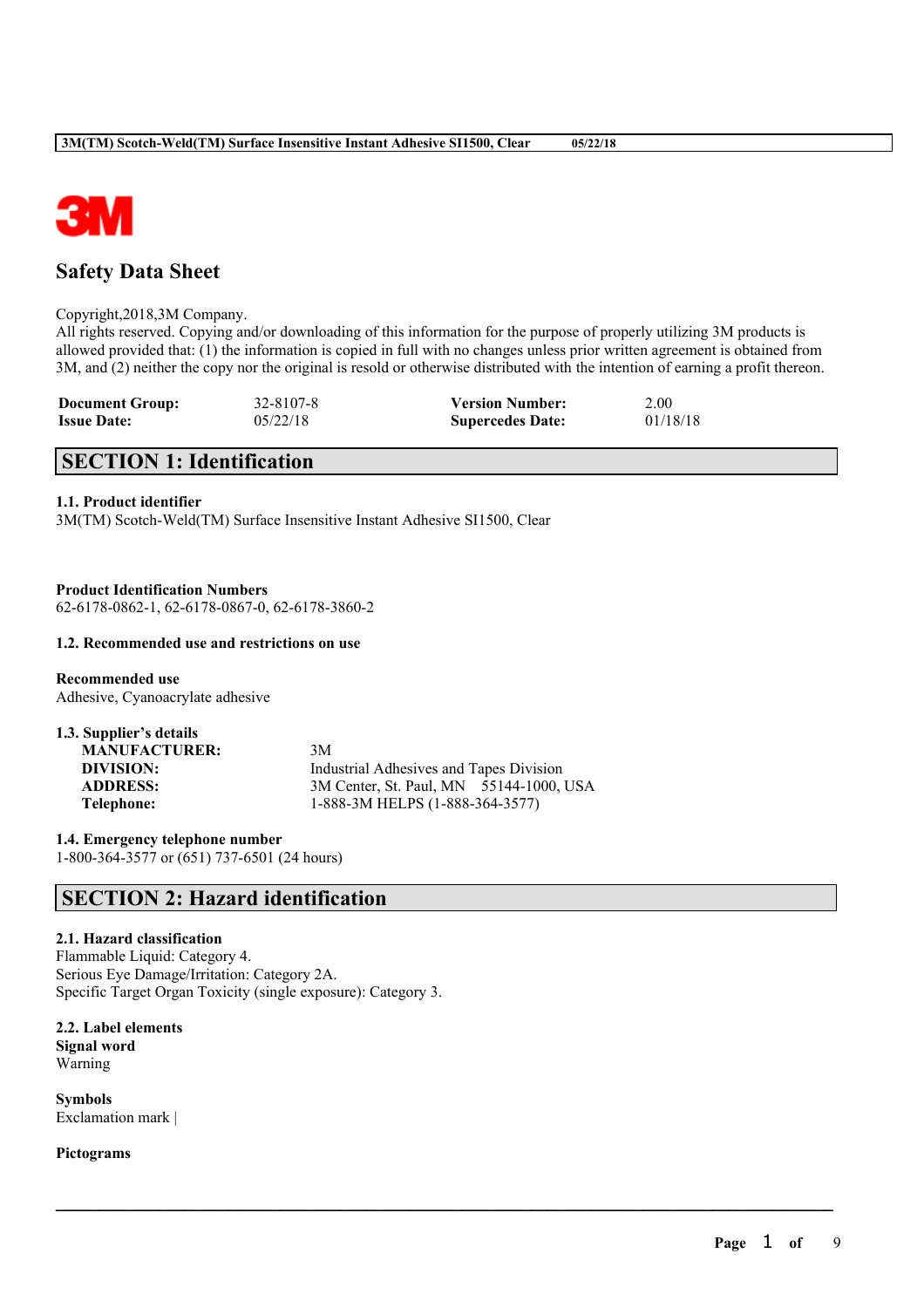

**Hazard Statements** Combustible liquid.

Causes serious eye irritation. May cause respiratory irritation.

## **Precautionary Statements**

## **Prevention:**

Keep away from heat/sparks/open flames/hot surfaces. - No smoking. Avoid breathing dust/fume/gas/mist/vapors/spray. Use only outdoors or in a well-ventilated area. Wear protective gloves and eye/face protection. Wash thoroughly after handling.

#### **Response:**

IF INHALED: Remove person to fresh air and keep comfortable for breathing. IF IN EYES: Rinse cautiously with water for several minutes. Remove contact lenses, if present and easy to do. Continue rinsing. If eye irritation persists: Get medical advice/attention. Call a POISON CENTER or doctor/physician if you feel unwell. In case of fire: Use a fire fighting agent suitable for flammable liquids such as dry chemical or carbon dioxide to extinguish.

#### **Storage:**

Store in a well-ventilated place. Keep container tightly closed. Keep cool. Store locked up.

## **Disposal:**

Dispose of contents/container in accordance with applicable local/regional/national/international regulations.

## **SECTION 3: Composition/information on ingredients**

| Ingredient                                                      | <b>C.A.S. No.</b> | $\frac{1}{6}$ by Wt         |
|-----------------------------------------------------------------|-------------------|-----------------------------|
| Ethyl Cyanoacrylate                                             | 7085-85-0         | 80 - 90 Trade Secret *      |
| Non-Hazardous Resin (NJTS Reg. No. 04499600-7084) Trade Secret* |                   | 20 Trade Secret *<br>$10 -$ |

NJTS or NJTSRN: New Jersey Trade Secret Registry Number.

\*The specific chemical identity and/or exact percentage (concentration) of this composition has been withheld as a trade secret.

 $\mathcal{L}_\mathcal{L} = \mathcal{L}_\mathcal{L} = \mathcal{L}_\mathcal{L} = \mathcal{L}_\mathcal{L} = \mathcal{L}_\mathcal{L} = \mathcal{L}_\mathcal{L} = \mathcal{L}_\mathcal{L} = \mathcal{L}_\mathcal{L} = \mathcal{L}_\mathcal{L} = \mathcal{L}_\mathcal{L} = \mathcal{L}_\mathcal{L} = \mathcal{L}_\mathcal{L} = \mathcal{L}_\mathcal{L} = \mathcal{L}_\mathcal{L} = \mathcal{L}_\mathcal{L} = \mathcal{L}_\mathcal{L} = \mathcal{L}_\mathcal{L}$ 

## **SECTION 4: First aid measures**

## **4.1. Description of first aid measures**

## **Inhalation:**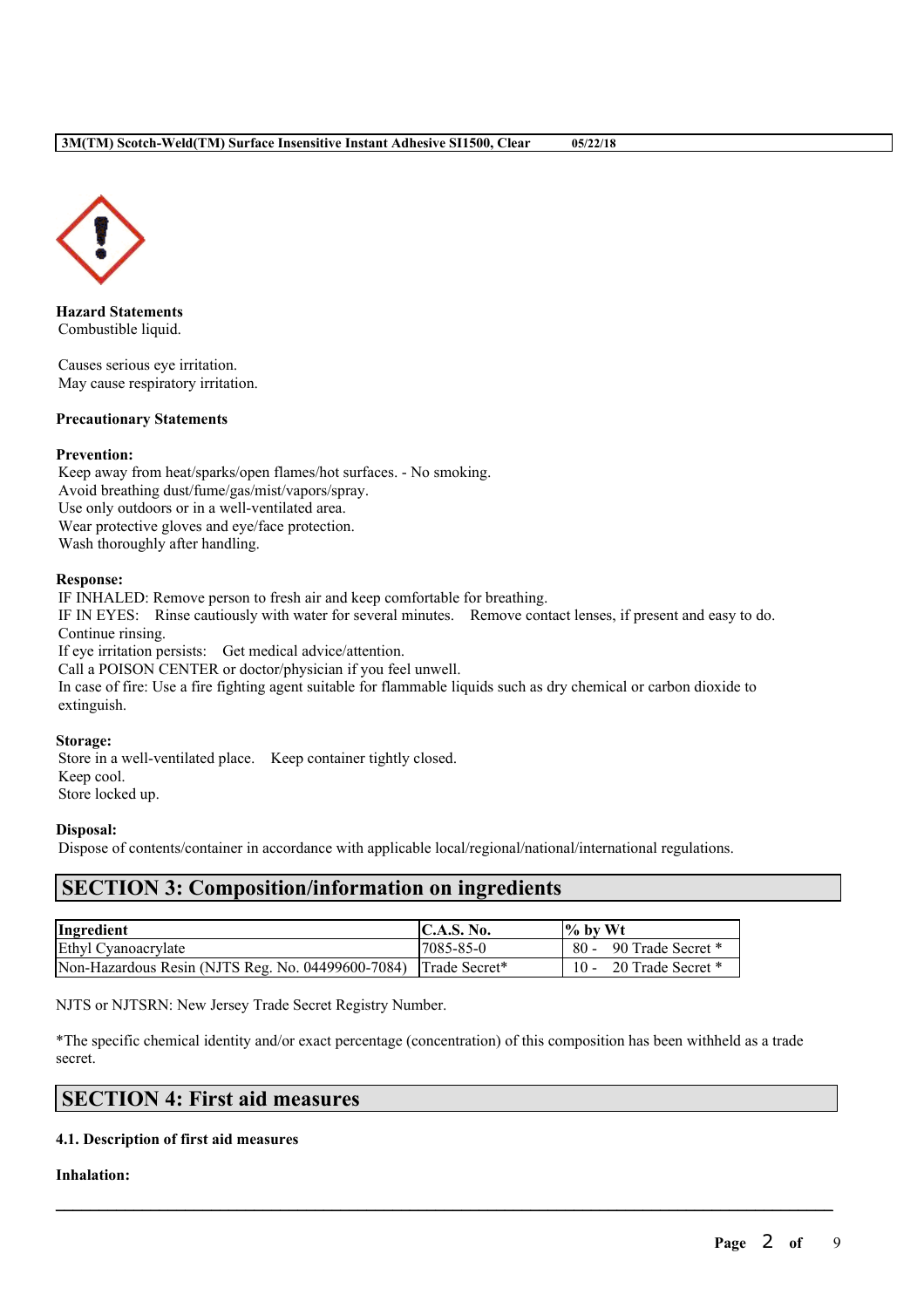Remove person to fresh air. If you feel unwell, get medical attention.

## **Skin Contact:**

FOR SKIN BONDS: Quickly soak in warm water and avoid use of excessive force to free bonded area. If unable to free bonded area, or if lips or mouth are bonded, get medical attention. If irritation persists, get medical attention.

#### **Eye Contact:**

Immediately flush eyes with large amounts of water for at least 15 minutes. Get immediate medical attention. DO NOT force eyelids open.

## **If Swallowed:**

Rinse mouth. If you feel unwell, get medical attention.

## **4.2. Most important symptoms and effects, both acute and delayed**

See Section 11.1. Information on toxicological effects.

# **4.3. Indication of any immediate medical attention and special treatment required**

Not applicable

## **SECTION 5: Fire-fighting measures**

## **5.1. Suitable extinguishing media**

In case of fire: Use a fire fighting agent suitable for flammable liquids such as dry chemical or carbon dioxide to extinguish.

## **5.2. Special hazards arising from the substance or mixture**

Closed containers exposed to heat from fire may build pressure and explode.

## **Hazardous Decomposition or By-Products**

| <b>Substance</b>   | Condition         |
|--------------------|-------------------|
| Carbon monoxide    | During Combustion |
| Carbon dioxide     | During Combustion |
| Hydrogen Cyanide   | During Combustion |
| Oxides of Nitrogen | During Combustion |
|                    |                   |

#### **5.3. Special protective actions for fire-fighters**

Water may not effectively extinguish fire; however, it should be used to keep fire-exposed containers and surfaces cool and prevent explosive rupture. Wear full protective clothing, including helmet, self-contained, positive pressure or pressure demand breathing apparatus, bunker coat and pants, bands around arms, waist and legs, face mask, and protective covering for exposed areas of the head.

## **SECTION 6: Accidental release measures**

## **6.1. Personal precautions, protective equipment and emergency procedures**

Evacuate area. Keep away from heat/sparks/open flames/hot surfaces. - No smoking. Use only non-sparking tools. Ventilate the area with fresh air. For large spill, or spills in confined spaces, provide mechanical ventilation to disperse or exhaust vapors, in accordance with good industrial hygiene practice. Warning! A motor could be an ignition source and could cause flammable gases or vapors in the spill area to burn or explode. Refer to other sections of this SDS for information regarding physical and health hazards, respiratory protection, ventilation, and personal protective equipment.

#### **6.2. Environmental precautions**

Avoid release to the environment. For larger spills, cover drains and build dikes to prevent entry into sewer systems or bodies of water.

 $\mathcal{L}_\mathcal{L} = \mathcal{L}_\mathcal{L} = \mathcal{L}_\mathcal{L} = \mathcal{L}_\mathcal{L} = \mathcal{L}_\mathcal{L} = \mathcal{L}_\mathcal{L} = \mathcal{L}_\mathcal{L} = \mathcal{L}_\mathcal{L} = \mathcal{L}_\mathcal{L} = \mathcal{L}_\mathcal{L} = \mathcal{L}_\mathcal{L} = \mathcal{L}_\mathcal{L} = \mathcal{L}_\mathcal{L} = \mathcal{L}_\mathcal{L} = \mathcal{L}_\mathcal{L} = \mathcal{L}_\mathcal{L} = \mathcal{L}_\mathcal{L}$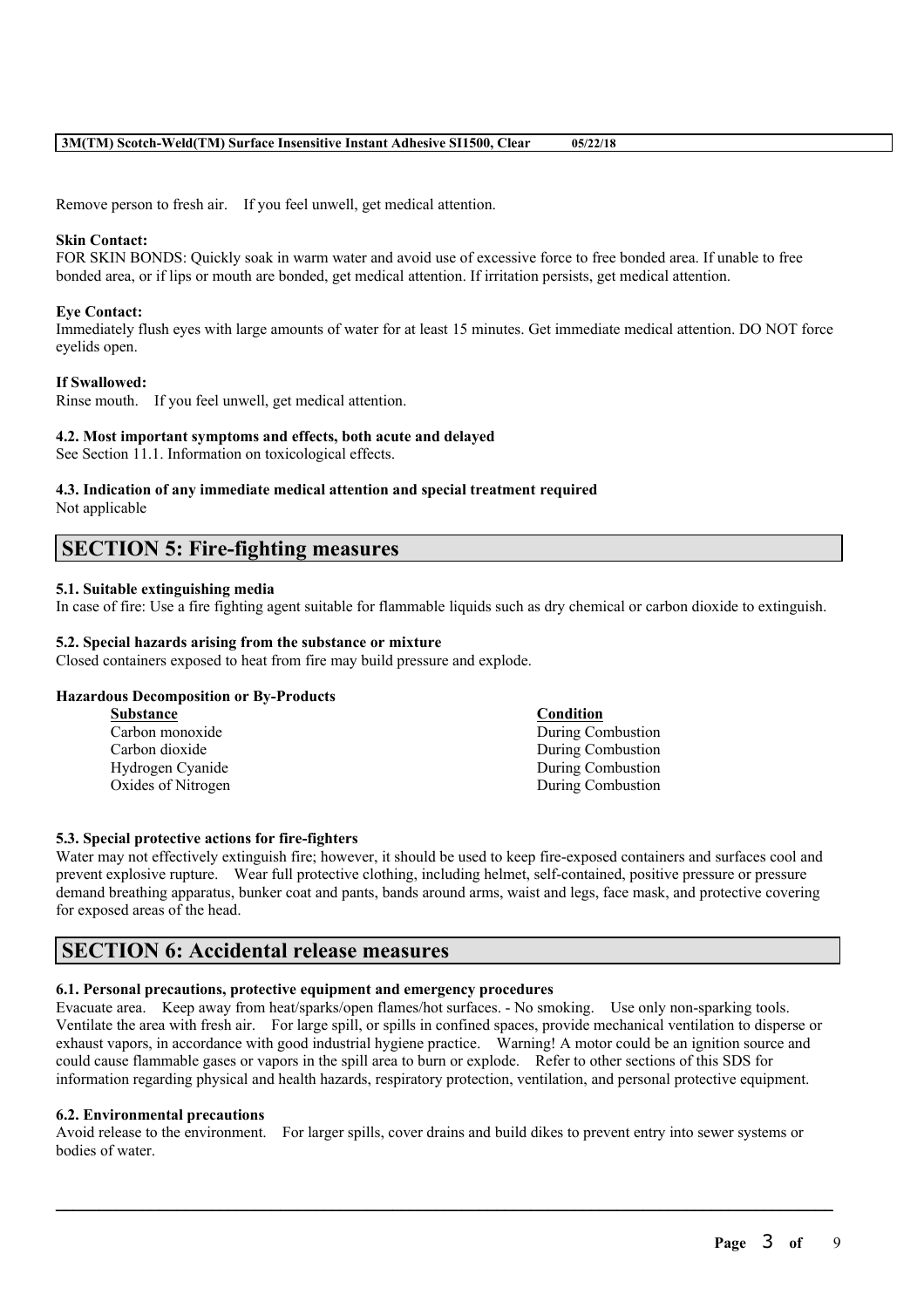## **6.3. Methods and material for containment and cleaning up**

Contain spill. Working from around the edges of the spill inward, cover with bentonite, vermiculite, or commercially available inorganic absorbent material. Mix in sufficient absorbent until it appears dry. Remember, adding an absorbent material does not remove a physical, health, or environmental hazard. Collect as much of the spilled material as possible using non-sparking tools. Place in a closed container approved for transportation by appropriate authorities. Clean up residue with an appropriate solvent selected by a qualified and authorized person. Ventilate the area with fresh air. Read and follow safety precautions on the solvent label and SDS. Seal the container. Dispose of collected material as soon as possible in accordance with applicable local/regional/national/international regulations.

# **SECTION 7: Handling and storage**

## **7.1. Precautions for safe handling**

Keep away from heat/sparks/open flames/hot surfaces. - No smoking. Avoid breathing dust/fume/gas/mist/vapors/spray. Do not get in eyes, on skin, or on clothing. Do not eat, drink or smoke when using this product. Wash thoroughly after handling. Avoid release to the environment. Avoid contact with oxidizing agents (eg. chlorine, chromic acid etc.)

#### **7.2. Conditions for safe storage including any incompatibilities**

Store in a well-ventilated place. Keep cool. Keep container tightly closed to prevent contamination with water or air. If contamination is suspected, do not reseal container. Store away from heat. Store away from acids. Store away from strong bases. Store away from oxidizing agents.

## **SECTION 8: Exposure controls/personal protection**

#### **8.1. Control parameters**

#### **Occupational exposure limits**

If a component is disclosed in section 3 but does not appear in the table below, an occupational exposure limit is not available for the component.

| Ingredient          | C.A.S. No. Agency |               | Limit type             | Additional Comments |
|---------------------|-------------------|---------------|------------------------|---------------------|
| Ethyl Cyanoacrylate | 17085-85-0        | <b>LACGIH</b> | TWA:0.2 ppm;STEL:1 ppm | Dermal/Respiratory  |
|                     |                   |               |                        | Sensitizer          |

ACGIH : American Conference of Governmental Industrial Hygienists

AIHA : American Industrial Hygiene Association

CMRG : Chemical Manufacturer's Recommended Guidelines

OSHA : United States Department of Labor - Occupational Safety and Health Administration

TWA: Time-Weighted-Average

STEL: Short Term Exposure Limit

CEIL: Ceiling

#### **8.2. Exposure controls**

#### **8.2.1. Engineering controls**

Use general dilution ventilation and/or local exhaust ventilation to control airborne exposures to below relevant Exposure Limits and/or control dust/fume/gas/mist/vapors/spray. If ventilation is not adequate, use respiratory protection equipment.

## **8.2.2. Personal protective equipment (PPE)**

#### **Eye/face protection**

Select and use eye/face protection to prevent contact based on the results of an exposure assessment. The following eye/face protection(s) are recommended: Indirect Vented Goggles

#### **Skin/hand protection**

Select and use gloves and/or protective clothing approved to relevant local standards to prevent skin contact based on the results of an exposure assessment. Selection should be based on use factors such as exposure levels, concentration of the

 $\mathcal{L}_\mathcal{L} = \mathcal{L}_\mathcal{L} = \mathcal{L}_\mathcal{L} = \mathcal{L}_\mathcal{L} = \mathcal{L}_\mathcal{L} = \mathcal{L}_\mathcal{L} = \mathcal{L}_\mathcal{L} = \mathcal{L}_\mathcal{L} = \mathcal{L}_\mathcal{L} = \mathcal{L}_\mathcal{L} = \mathcal{L}_\mathcal{L} = \mathcal{L}_\mathcal{L} = \mathcal{L}_\mathcal{L} = \mathcal{L}_\mathcal{L} = \mathcal{L}_\mathcal{L} = \mathcal{L}_\mathcal{L} = \mathcal{L}_\mathcal{L}$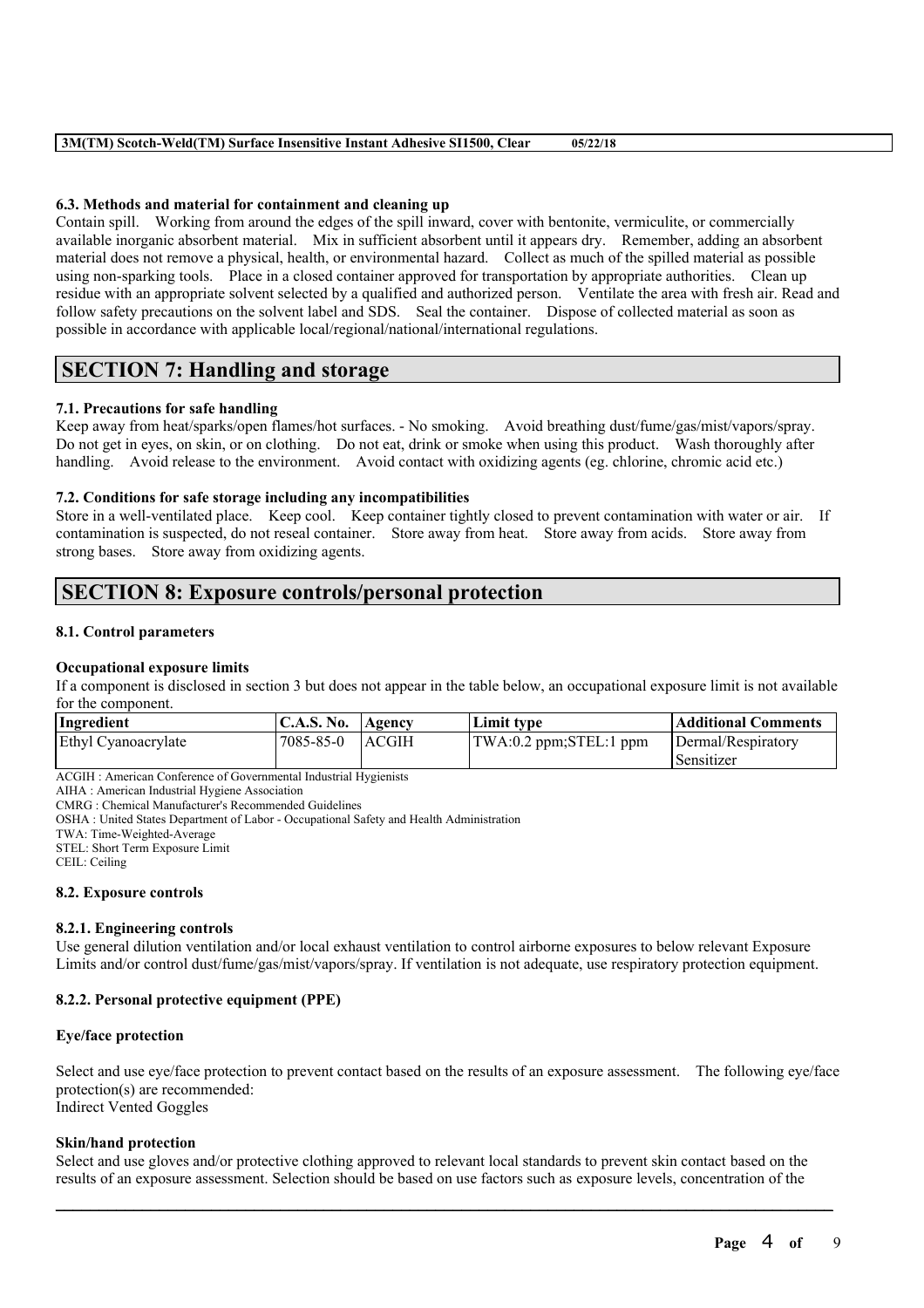substance or mixture, frequency and duration, physical challenges such as temperature extremes, and other use conditions. Consult with your glove and/or protective clothing manufacturer for selection of appropriate compatible gloves/protective clothing. Do not wear cotton gloves.

Gloves made from the following material(s) are recommended: Nitrile Rubber Polymer laminate

#### **Respiratory protection**

An exposure assessment may be needed to decide if a respirator is required. If a respirator is needed, use respirators as part of a full respiratory protection program. Based on the results of the exposure assessment, select from the following respirator type(s) to reduce inhalation exposure:

Half facepiece or full facepiece air-purifying respirator suitable for organic vapors

For questions about suitability for a specific application, consult with your respirator manufacturer.

## **SECTION 9: Physical and chemical properties**

#### **9.1. Information on basic physical and chemical properties**

| <b>General Physical Form:</b>             | Liquid                                        |  |  |
|-------------------------------------------|-----------------------------------------------|--|--|
| Odor, Color, Grade:                       | Clear liquid, with a sharp, pungent odor.     |  |  |
| <b>Odor threshold</b>                     | No Data Available                             |  |  |
| pН                                        | Not Applicable                                |  |  |
| <b>Melting point</b>                      | Not Applicable                                |  |  |
| <b>Boiling Point</b>                      | $302$ °F                                      |  |  |
| <b>Flash Point</b>                        | 185 °F [ <i>Test Method</i> :Closed Cup]      |  |  |
| <b>Evaporation rate</b>                   | No Data Available                             |  |  |
| <b>Flammability (solid, gas)</b>          | Not Applicable                                |  |  |
| <b>Flammable Limits(LEL)</b>              | No Data Available                             |  |  |
| <b>Flammable Limits(UEL)</b>              | No Data Available                             |  |  |
| <b>Vapor Pressure</b>                     | 0.293 mmHg $[@ 75 °F]$                        |  |  |
| <b>Vapor Density</b>                      | No Data Available                             |  |  |
| <b>Density</b>                            | $1.1$ g/ml                                    |  |  |
| <b>Specific Gravity</b>                   | $[RefStd:WATER=1]$<br>1.1                     |  |  |
| <b>Solubility in Water</b>                | Nil                                           |  |  |
| Solubility- non-water                     | No Data Available                             |  |  |
| Partition coefficient: n-octanol/water    | No Data Available                             |  |  |
| <b>Autoignition temperature</b>           | No Data Available                             |  |  |
| <b>Decomposition temperature</b>          | No Data Available                             |  |  |
| <b>Viscosity</b>                          | No Data Available                             |  |  |
| <b>Hazardous Air Pollutants</b>           | $\leq$ 0.1 % weight [Test Method: Calculated] |  |  |
| Molecular weight                          | Not Applicable                                |  |  |
| <b>Volatile Organic Compounds</b>         | $\leq$ =0.6 %                                 |  |  |
| <b>Percent volatile</b>                   | 80 - 90 % weight [Test Method: Estimated]     |  |  |
| <b>VOC Less H2O &amp; Exempt Solvents</b> | $\leq -6$ g/l                                 |  |  |

# **SECTION 10: Stability and reactivity**

#### **10.1. Reactivity**

This material may be reactive with certain agents under certain conditions - see the remaining headings in this section.

 $\mathcal{L}_\mathcal{L} = \mathcal{L}_\mathcal{L} = \mathcal{L}_\mathcal{L} = \mathcal{L}_\mathcal{L} = \mathcal{L}_\mathcal{L} = \mathcal{L}_\mathcal{L} = \mathcal{L}_\mathcal{L} = \mathcal{L}_\mathcal{L} = \mathcal{L}_\mathcal{L} = \mathcal{L}_\mathcal{L} = \mathcal{L}_\mathcal{L} = \mathcal{L}_\mathcal{L} = \mathcal{L}_\mathcal{L} = \mathcal{L}_\mathcal{L} = \mathcal{L}_\mathcal{L} = \mathcal{L}_\mathcal{L} = \mathcal{L}_\mathcal{L}$ 

## **10.2. Chemical stability**

Stable.

## **10.3. Possibility of hazardous reactions**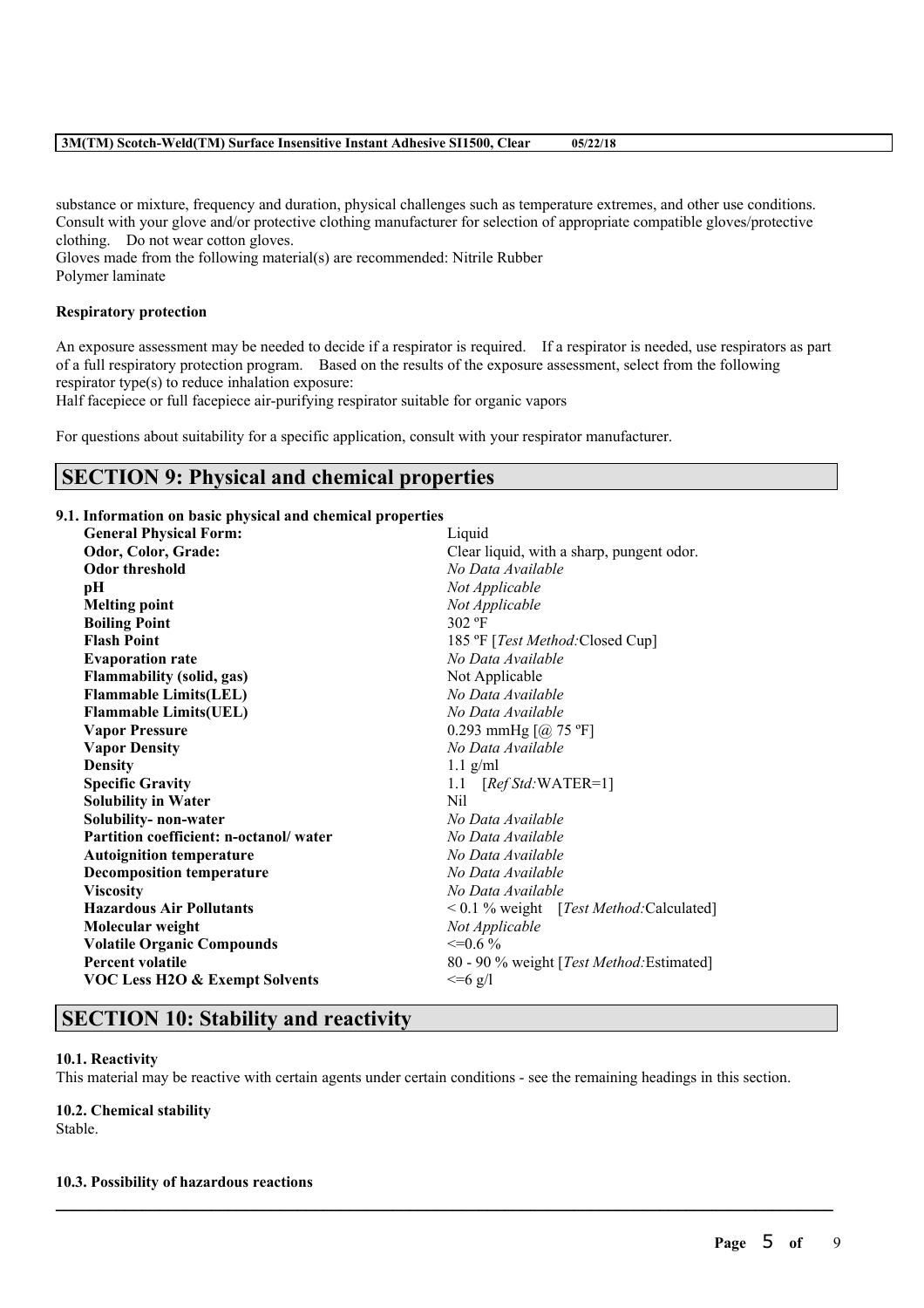Hazardous polymerization may occur. Material polymerizes rapidly by contact with water, alcohol, amines and alkalis.

**10.4. Conditions to avoid** Heat

## **10.5. Incompatible materials**

Strong oxidizing agents Water Strong bases Amines Alcohols

#### **10.6. Hazardous decomposition products**

**Substance Condition** None known.

Refer to section 5.2 for hazardous decomposition products during combustion.

# **SECTION 11: Toxicological information**

The information below may not be consistent with the material classification in Section 2 if specific ingredient **classifications are mandated by a competent authority. In addition, toxicological data on ingredients may not be** reflected in the material classification and/or the signs and symptoms of exposure, because an ingredient may be present below the threshold for labeling, an ingredient may not be available for exposure, or the data may not be **relevant to the material as a whole.**

## **11.1. Information on Toxicological effects**

**Signs and Symptoms of Exposure**

Based on test data and/or information on the components, this material may produce the following health effects:

#### **Inhalation:**

Respiratory Tract Irritation: Signs/symptoms may include cough, sneezing, nasal discharge, headache, hoarseness, and nose and throat pain.

#### **Skin Contact:**

Bonds skin rapidly.

Mild Skin Irritation: Signs/symptoms may include localized redness, swelling, itching, and dryness. Contact through clothing may cause thermal burns.

#### **Eye Contact:**

Bonds eyelids rapidly.

Severe Eye Irritation: Signs/symptoms may include significant redness, swelling, pain, tearing, cloudy appearance of the cornea, and impaired vision.

#### **Ingestion:**

Gastrointestinal Irritation: Signs/symptoms may include abdominal pain, stomach upset, nausea, vomiting and diarrhea.

#### **Toxicological Data**

If a component is disclosed in section 3 but does not appear in a table below, either no data are available for that endpoint or

 $\mathcal{L}_\mathcal{L} = \mathcal{L}_\mathcal{L} = \mathcal{L}_\mathcal{L} = \mathcal{L}_\mathcal{L} = \mathcal{L}_\mathcal{L} = \mathcal{L}_\mathcal{L} = \mathcal{L}_\mathcal{L} = \mathcal{L}_\mathcal{L} = \mathcal{L}_\mathcal{L} = \mathcal{L}_\mathcal{L} = \mathcal{L}_\mathcal{L} = \mathcal{L}_\mathcal{L} = \mathcal{L}_\mathcal{L} = \mathcal{L}_\mathcal{L} = \mathcal{L}_\mathcal{L} = \mathcal{L}_\mathcal{L} = \mathcal{L}_\mathcal{L}$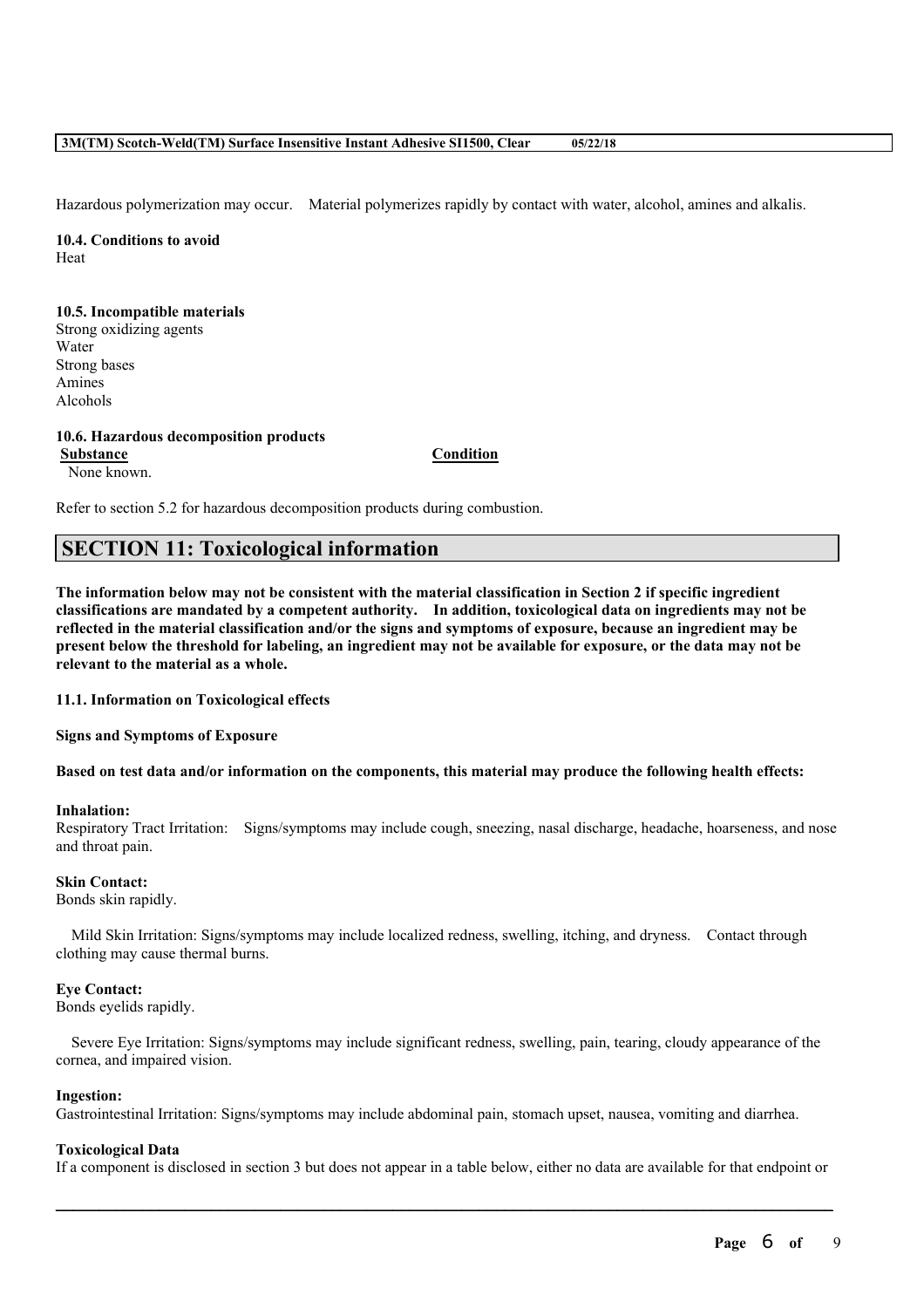the data are not sufficient for classification.

#### **Acute Toxicity**

| Name                                              | Route     | <b>Species</b> | Value                                             |
|---------------------------------------------------|-----------|----------------|---------------------------------------------------|
| Overall product                                   | Ingestion |                | No data available; calculated $ATE > 5,000$ mg/kg |
| Ethyl Cyanoacrylate                               | Dermal    | Rabbit         | $LD50 > 2,000$ mg/kg                              |
| Ethyl Cyanoacrylate                               | Ingestion | Rat            | $LD50 > 5,000$ mg/kg                              |
| Non-Hazardous Resin (NJTS Reg. No. 04499600-7084) | Dermal    |                | LD50 estimated to be $> 5,000$ mg/kg              |
| Non-Hazardous Resin (NJTS Reg. No. 04499600-7084) | Ingestion | Rat            | $LD50 > 5,000$ mg/kg                              |

ATE = acute toxicity estimate

#### **Skin Corrosion/Irritation**

| Name                                              | <b>Species</b> | Value                     |
|---------------------------------------------------|----------------|---------------------------|
| Ethyl Cyanoacrylate                               | Rabbit         | Mild irritant             |
| Non-Hazardous Resin (NJTS Reg. No. 04499600-7084) | Rabbit         | No significant irritation |

#### **Serious Eye Damage/Irritation**

| Name                                              | <b>Species</b> | Value           |
|---------------------------------------------------|----------------|-----------------|
|                                                   |                |                 |
| Ethyl Cyanoacrylate                               | Rabbit         | Severe irritant |
| Non-Hazardous Resin (NJTS Reg. No. 04499600-7084) | Rabbit         | Mild irritant   |

#### **Skin Sensitization**

| $\mathbf{v}$<br>Name               | $\sim$<br>snecies | 'alue                          |
|------------------------------------|-------------------|--------------------------------|
| Ethy<br>vanoacry<br>1 I C<br>viatt | Human             | $c$ laceitie<br>NOL<br>лаээнтэ |

## **Respiratory Sensitization**

| Name                | <b>Species</b>        | Value                                    |
|---------------------|-----------------------|------------------------------------------|
| Ethyl Cyanoacrylate | $\mathbf{v}$<br>Human | $\sim$<br>$\mathbf{v}$<br>Not classified |

## **Germ Cell Mutagenicity**

| <b>Name</b>         | Route                      | Value         |
|---------------------|----------------------------|---------------|
| Ethyl Cyanoacrylate | <b>TAX</b><br>Vitro<br>-In | Not mutagenic |

#### **Carcinogenicity**

For the component/components, either no data are currently available or the data are not sufficient for classification.

#### **Reproductive Toxicity**

## **Reproductive and/or Developmental Effects**

For the component/components, either no data are currently available or the data are not sufficient for classification.

## **Target Organ(s)**

#### **Specific Target Organ Toxicity - single exposure**

| Name                | Route      | <b>Target Organ(s)</b> | Value                            | <b>Species</b> | <b>Test Result</b>            | Exposure<br><b>Duration</b> |
|---------------------|------------|------------------------|----------------------------------|----------------|-------------------------------|-----------------------------|
| Ethyl Cyanoacrylate | Inhalation | respiratory irritation | May cause respiratory irritation | Human          | <b>NOAEL Not</b><br>available | occupational<br>exposure    |

 $\mathcal{L}_\mathcal{L} = \mathcal{L}_\mathcal{L} = \mathcal{L}_\mathcal{L} = \mathcal{L}_\mathcal{L} = \mathcal{L}_\mathcal{L} = \mathcal{L}_\mathcal{L} = \mathcal{L}_\mathcal{L} = \mathcal{L}_\mathcal{L} = \mathcal{L}_\mathcal{L} = \mathcal{L}_\mathcal{L} = \mathcal{L}_\mathcal{L} = \mathcal{L}_\mathcal{L} = \mathcal{L}_\mathcal{L} = \mathcal{L}_\mathcal{L} = \mathcal{L}_\mathcal{L} = \mathcal{L}_\mathcal{L} = \mathcal{L}_\mathcal{L}$ 

#### **Specific Target Organ Toxicity - repeated exposure**

For the component/components, either no data are currently available or the data are not sufficient for classification.

#### **Aspiration Hazard**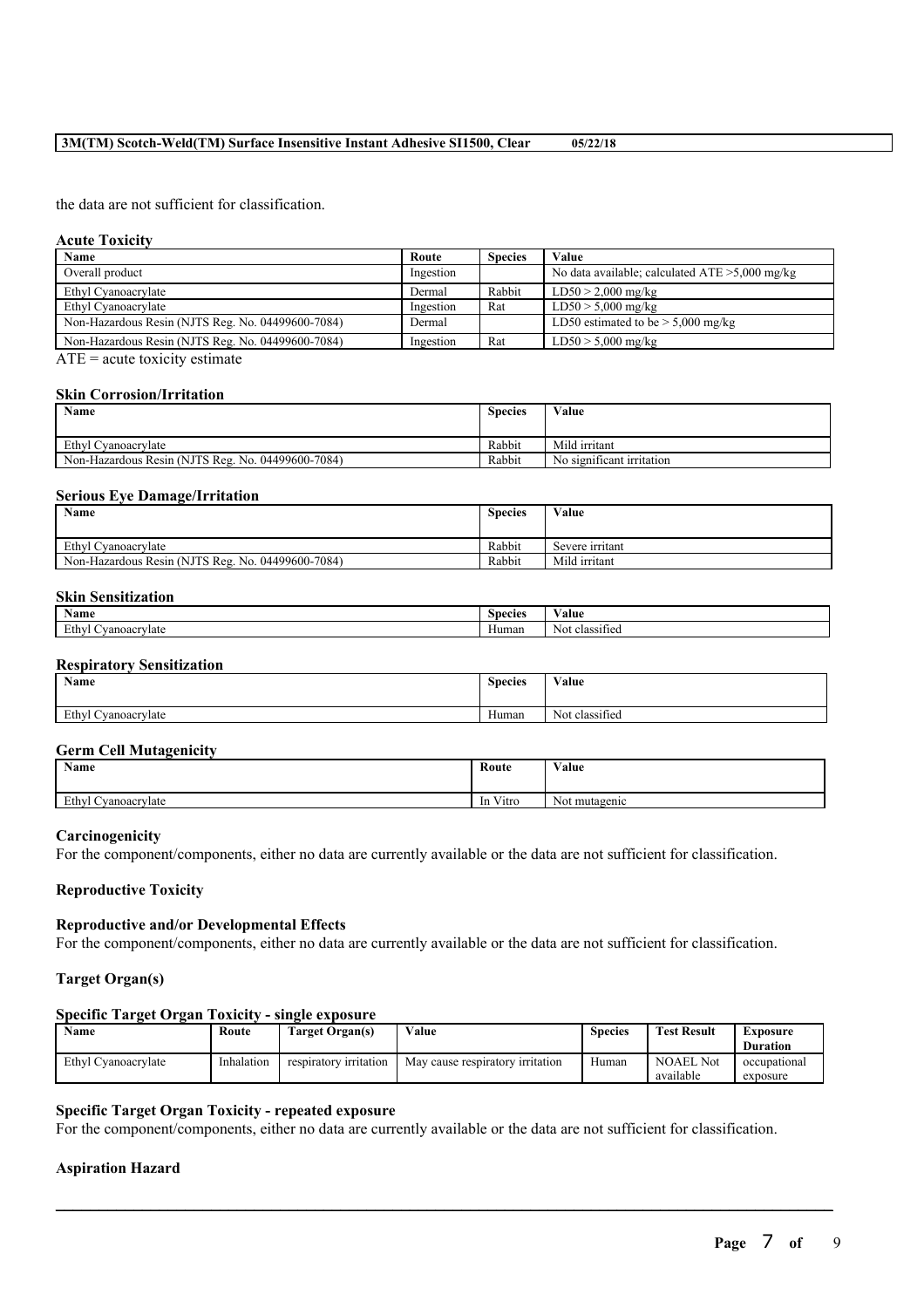For the component/components, either no data are currently available or the data are not sufficient for classification.

## Please contact the address or phone number listed on the first page of the SDS for additional toxicological information **on this material and/or its components.**

# **SECTION 12: Ecological information**

## **Ecotoxicological information**

Please contact the address or phone number listed on the first page of the SDS for additional ecotoxicological information on this material and/or its components.

## **Chemical fate information**

Please contact the address or phone number listed on the first page of the SDS for additional chemical fate information on this material and/or its components.

## **SECTION 13: Disposal considerations**

#### **13.1. Disposal methods**

Dispose of contents/ container in accordance with the local/regional/national/international regulations.

Incinerate uncured product in a permitted waste incineration facility. Dispose of completely cured (or polymerized) material in a permitted industrial waste facility. Proper destruction may require the use of additional fuel during incineration processes. As a disposal alternative, utilize an acceptable permitted waste disposal facility. Empty drums/barrels/containers used for transporting and handling hazardous chemicals (chemical substances/mixtures/preparations classified as Hazardous as per applicable regulations) shall be considered, stored, treated  $\&$  disposed of as hazardous wastes unless otherwise defined by applicable waste regulations. Consult with the respective regulating authorities to determine the available treatment and disposal facilities.

## **EPA Hazardous Waste Number (RCRA):** Not regulated

# **SECTION 14: Transport Information**

Not regulated per U.S. DOT, IATA or IMO.

These transportation classifications are provided as a customer service. As the shipper YOU remain responsible for complying with all applicable laws and regulations, including proper transportation classification and packaging. 3M transportation classifications are based on product formulation, packaging, 3M policies and 3M understanding of applicable current regulations. 3M does not guarantee the accuracy of this classification information. This information applies only to transportation classification and not the packaging, labeling, or marking requirements. The original 3M package is certified for U.S. ground shipment only. If you are shipping by air or ocean, the package may not meet applicable regulatory requirements.

 $\mathcal{L}_\mathcal{L} = \mathcal{L}_\mathcal{L} = \mathcal{L}_\mathcal{L} = \mathcal{L}_\mathcal{L} = \mathcal{L}_\mathcal{L} = \mathcal{L}_\mathcal{L} = \mathcal{L}_\mathcal{L} = \mathcal{L}_\mathcal{L} = \mathcal{L}_\mathcal{L} = \mathcal{L}_\mathcal{L} = \mathcal{L}_\mathcal{L} = \mathcal{L}_\mathcal{L} = \mathcal{L}_\mathcal{L} = \mathcal{L}_\mathcal{L} = \mathcal{L}_\mathcal{L} = \mathcal{L}_\mathcal{L} = \mathcal{L}_\mathcal{L}$ 

# **SECTION 15: Regulatory information**

## **15.1. US Federal Regulations**

Contact 3M for more information.

## **EPCRA 311/312 Hazard Classifications:**

## **Physical Hazards**

Flammable (gases, aerosols, liquids, or solids)

## **Health Hazards**